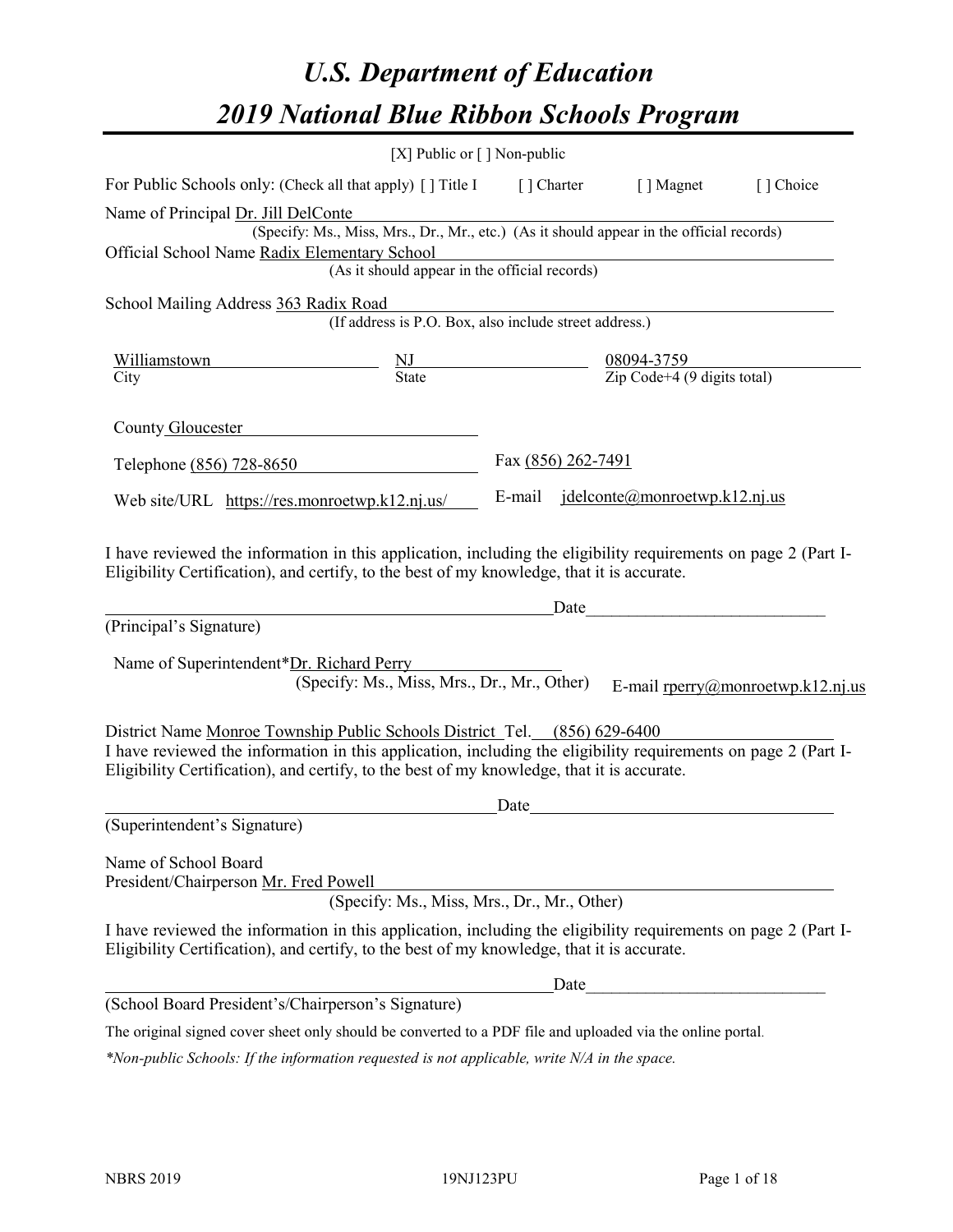The signatures on the first page of this application (cover page) certify that each of the statements below, concerning the school's eligibility and compliance with U.S. Department of Education and National Blue Ribbon Schools requirements, are true and correct.

1. All nominated public schools must meet the state's performance targets in reading (or English language arts) and mathematics and other academic indicators (i.e., attendance rate and graduation rate), for the all students group, including having participation rates of at least 95 percent using the most recent accountability results available for nomination.

2. To meet final eligibility, all nominated public schools must be certified by states prior to September 2019 in order to meet all eligibility requirements. Any status appeals must be resolved at least two weeks before the awards ceremony for the school to receive the award.

3. The school configuration includes one or more of grades K-12. Schools on the same campus with one principal, even a K-12 school, must apply as an entire school.

4. The school has been in existence for five full years, that is, from at least September 2013 and each tested grade must have been part of the school for the past three years.

5. The nominated school has not received the National Blue Ribbon Schools award in the past five years: 2014, 2015, 2016, 2017, or 2018.

6. The nominated school has no history of testing irregularities, nor have charges of irregularities been brought against the school at the time of nomination. If irregularities are later discovered and proven by the state, the U.S. Department of Education reserves the right to disqualify a school's application and/or rescind a school's award.

7. The nominated school has not been identified by the state as "persistently dangerous" within the last two years.

8. The nominated school or district is not refusing Office of Civil Rights (OCR) access to information necessary to investigate a civil rights complaint or to conduct a district-wide compliance review.

9. The OCR has not issued a violation letter of findings to the school district concluding that the nominated school or the district as a whole has violated one or more of the civil rights statutes. A violation letter of findings will not be considered outstanding if OCR has accepted a corrective action plan from the district to remedy the violation.

10. The U.S. Department of Justice does not have a pending suit alleging that the nominated school or the school district, as a whole, has violated one or more of the civil rights statutes or the Constitution's equal protection clause.

11. There are no findings of violations of the Individuals with Disabilities Education Act in a U.S. Department of Education monitoring report that apply to the school or school district in question; or if there are such findings, the state or district has corrected, or agreed to correct, the findings.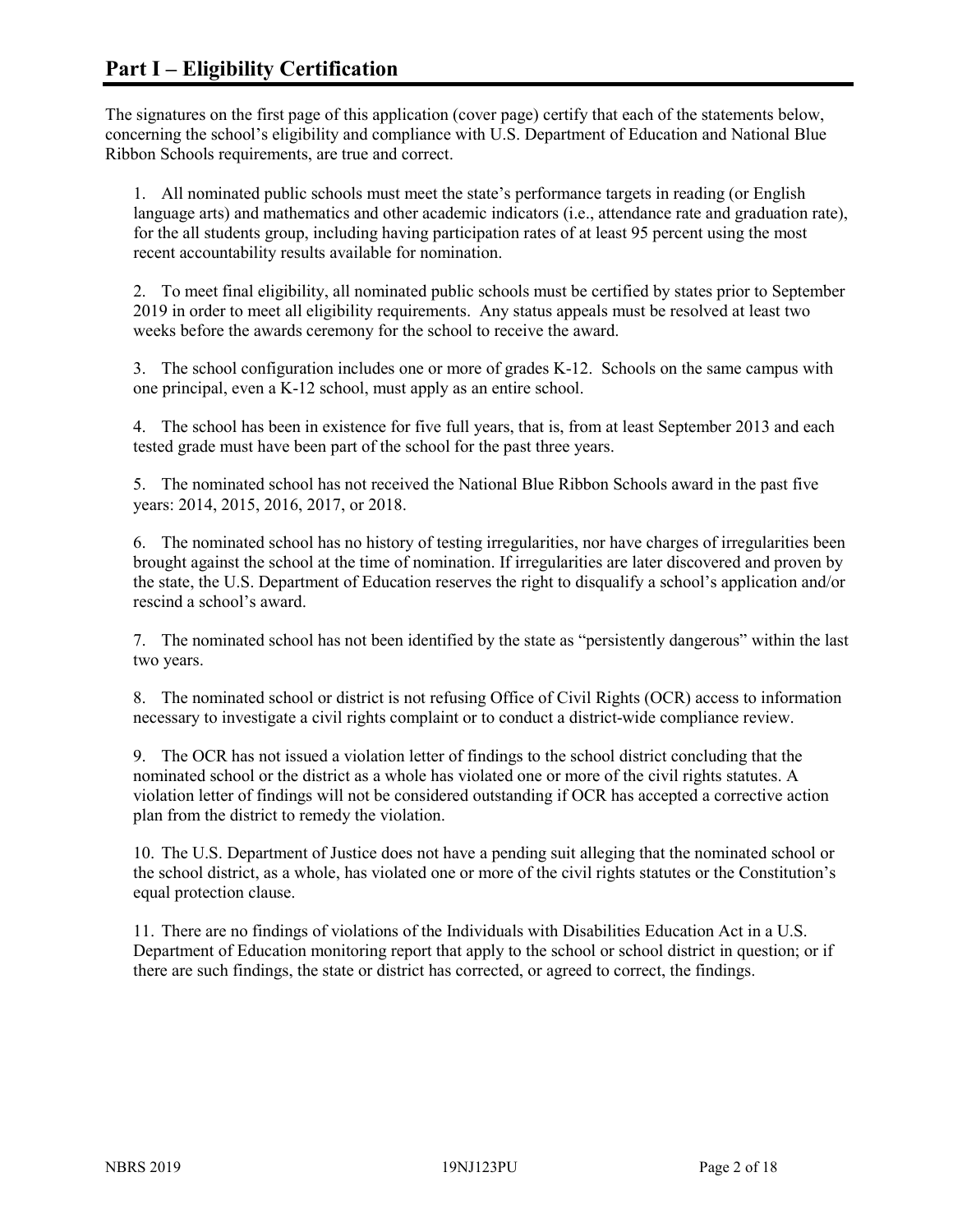# **PART II - DEMOGRAPHIC DATA**

#### **Data should be provided for the most recent school year (2018-2019) unless otherwise stated.**

#### **DISTRICT**

1. Number of schools in the district  $\frac{4}{5}$  Elementary schools (includes K-8) (per district designation): 1 Middle/Junior high schools 1 High schools 0 K-12 schools

6 TOTAL

**SCHOOL** (To be completed by all schools)

2. Category that best describes the area where the school is located:

[ ] Urban or large central city [X] Suburban [] Rural or small city/town

3. Number of students as of October 1, 2018 enrolled at each grade level or its equivalent in applying school:

| Grade                   | # of         | # of Females | <b>Grade Total</b> |
|-------------------------|--------------|--------------|--------------------|
|                         | <b>Males</b> |              |                    |
| PreK                    | 53           | 15           | 68                 |
| $\mathbf K$             | 45           | 46           | 91                 |
| 1                       | 52           | 73           | 125                |
| 2                       | 50           | 54           | 104                |
| 3                       | 65           | 69           | 134                |
| $\overline{\mathbf{4}}$ | 70           | 65           | 135                |
| 5                       | 0            | 0            | 0                  |
| 6                       | 0            | $\theta$     | 0                  |
| 7                       | 0            | 0            | 0                  |
| 8                       | 0            | 0            | 0                  |
| 9                       | 0            | 0            | 0                  |
| 10                      | 0            | 0            | 0                  |
| 11                      | 0            | 0            | 0                  |
| 12 or higher            | 0            | 0            | 0                  |
| <b>Total</b>            | 335          | 322          | 657                |
| <b>Students</b>         |              |              |                    |

\*Schools that house PreK programs should count preschool students **only** if the school administration is responsible for the program.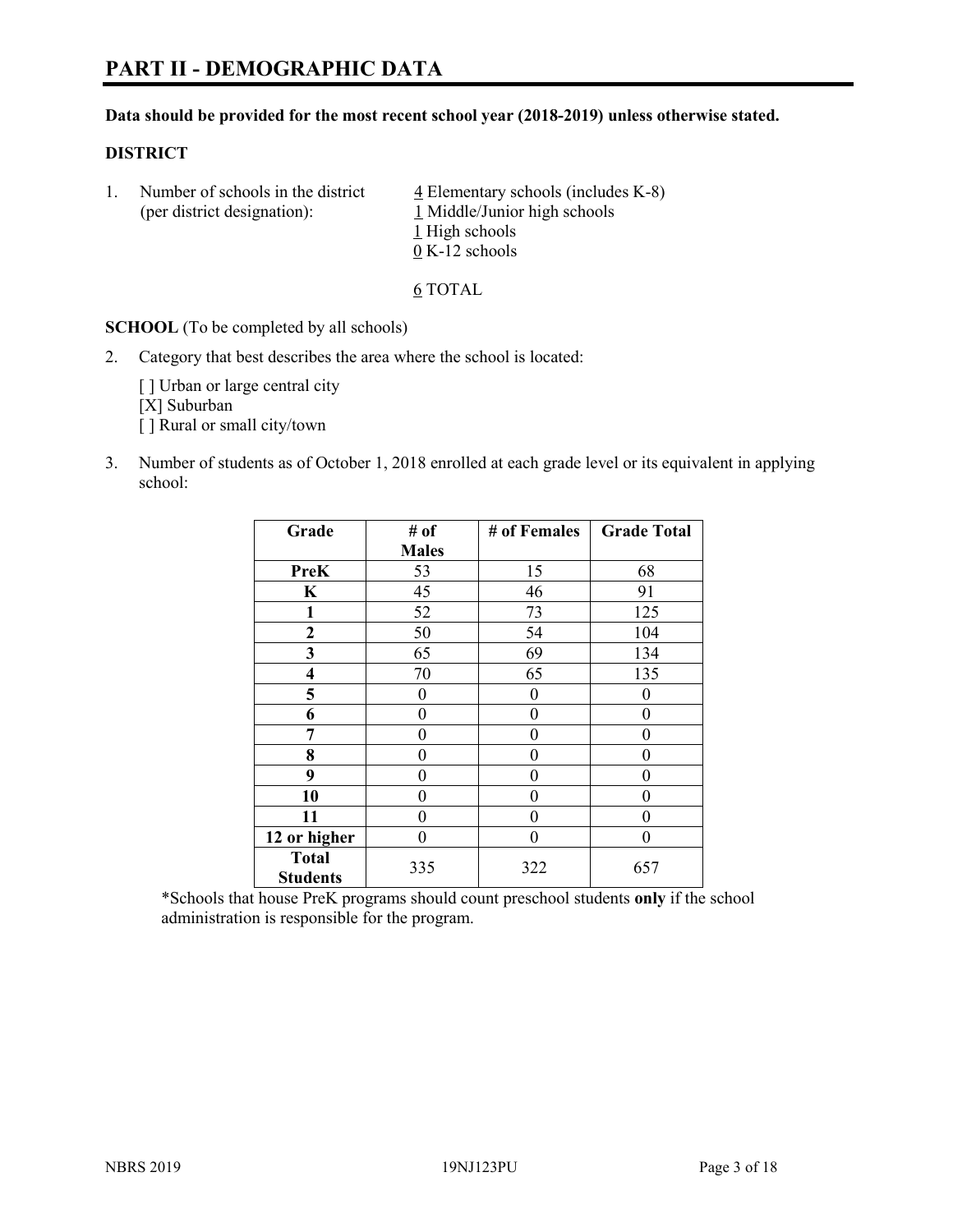4. Racial/ethnic composition of  $0\%$  American Indian or Alaska Native the school (if unknown, estimate): 3 % Asian 12 % Black or African American 5 % Hispanic or Latino 0 % Native Hawaiian or Other Pacific Islander 71 % White 9 % Two or more races

**100 % Total**

(Only these seven standard categories should be used to report the racial/ethnic composition of your school. The Final Guidance on Maintaining, Collecting, and Reporting Racial and Ethnic Data to the U.S. Department of Education published in the October 19, 2007 *Federal Register* provides definitions for each of the seven categories.)

5. Student turnover, or mobility rate, during the 2017 – 2018 school year: 10%

If the mobility rate is above 15%, please explain.

This rate should be calculated using the grid below. The answer to (6) is the mobility rate.

| <b>Steps For Determining Mobility Rate</b>    | Answer |
|-----------------------------------------------|--------|
| (1) Number of students who transferred to     |        |
| the school after October 1, 2017 until the    | 28     |
| end of the 2017-2018 school year              |        |
| (2) Number of students who transferred        |        |
| from the school after October 1, 2017 until   | 37     |
| the end of the 2017-2018 school year          |        |
| (3) Total of all transferred students [sum of | 65     |
| rows $(1)$ and $(2)$ ]                        |        |
| (4) Total number of students in the school as | 670    |
| of October 1, 2017                            |        |
| $(5)$ Total transferred students in row $(3)$ |        |
| divided by total students in row (4)          | 0.10   |
| $(6)$ Amount in row $(5)$ multiplied by 100   |        |

6. English Language Learners (ELL) in the school:  $4\%$ 

29 Total number ELL

Specify each non-English language represented in the school (separate languages by commas): Spanish, Arabic, Polish, Mandarin, Turkish, Haitian Creole, Indonesian, Punjabi, Russian, Vietnamese, **Gujarti** 

7. Students eligible for free/reduced-priced meals: 24 % Total number students who qualify: 159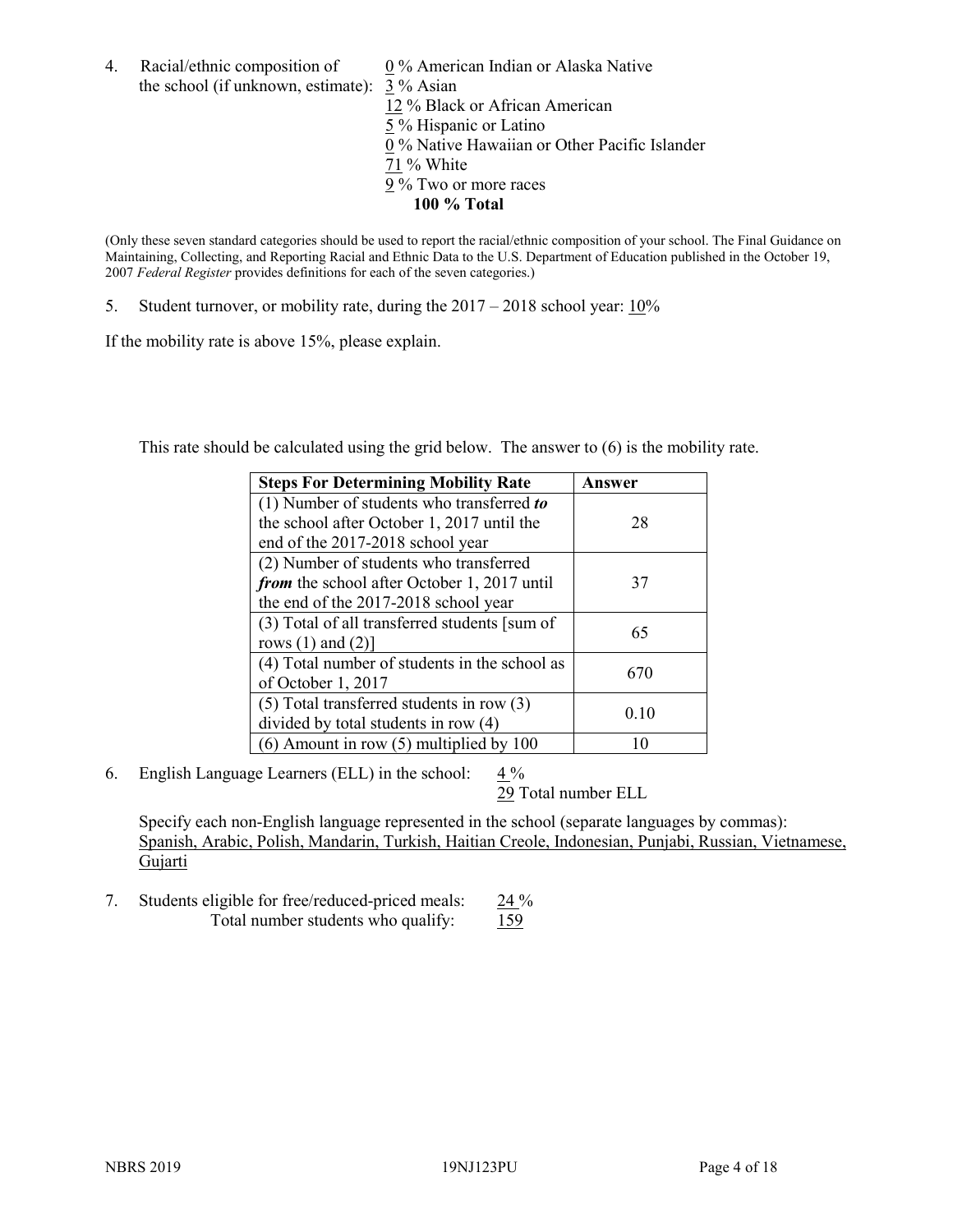139 Total number of students served

Indicate below the number of students with disabilities according to conditions designated in the Individuals with Disabilities Education Act. Do not add additional conditions. It is possible that students may be classified in more than one condition.

| 2 Autism                  | 0 Multiple Disabilities                 |
|---------------------------|-----------------------------------------|
| 0 Deafness                | 1 Orthopedic Impairment                 |
| 0 Deaf-Blindness          | 8 Other Health Impaired                 |
| 0 Developmental Delay     | 36 Specific Learning Disability         |
| 1 Emotional Disturbance   | 22 Speech or Language Impairment        |
| 0 Hearing Impairment      | 0 Traumatic Brain Injury                |
| 0 Intellectual Disability | 0 Visual Impairment Including Blindness |

- 9. Number of years the principal has been in her/his position at this school: 2
- 10. Use Full-Time Equivalents (FTEs), rounded to nearest whole numeral, to indicate the number of school staff in each of the categories below:

|                                                                                                                                                                                                                              | <b>Number of Staff</b>      |
|------------------------------------------------------------------------------------------------------------------------------------------------------------------------------------------------------------------------------|-----------------------------|
| Administrators                                                                                                                                                                                                               | $\mathcal{D}_{\mathcal{L}}$ |
| Classroom teachers including those<br>teaching high school specialty<br>subjects, e.g., third grade teacher,<br>history teacher, algebra teacher.                                                                            | 32                          |
| Resource teachers/specialists/coaches<br>e.g., reading specialist, science coach,<br>special education teacher, technology<br>specialist, art teacher, etc.                                                                  | 25                          |
| Paraprofessionals under the<br>supervision of a professional<br>supporting single, group, or classroom<br>students.                                                                                                          | 25                          |
| Student support personnel<br>e.g., school counselors, behavior<br>interventionists, mental/physical<br>health service providers,<br>psychologists, family engagement<br>liaisons, career/college attainment<br>coaches, etc. | 1                           |

11. Average student-classroom teacher ratio, that is, the number of students in the school divided by the FTE of classroom teachers, e.g.,  $22:1$  21:1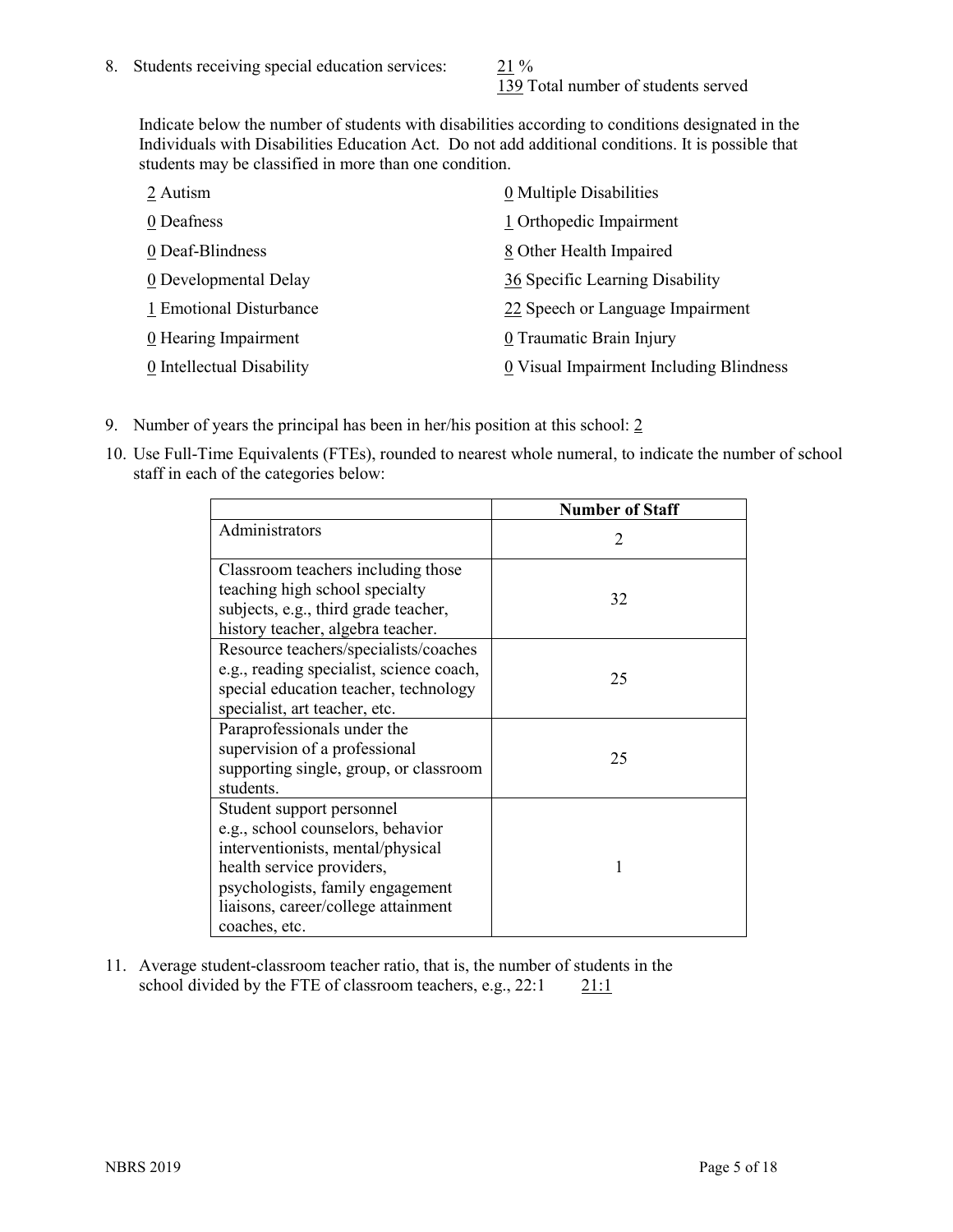12. Show daily student attendance rates. Only high schools need to supply yearly graduation rates.

| <b>Required Information</b> | 2017-2018 | 2016-2017 | 2015-2016 | 2014-2015 | 2013-2014 |
|-----------------------------|-----------|-----------|-----------|-----------|-----------|
| Daily student attendance    | 95%       | 97%       | $96\%$    | 95%       | 96%       |
| High school graduation rate | $0\%$     | $0\%$     | $0\%$     | $9\%$     | $0\%$     |

#### 13. **For high schools only, that is, schools ending in grade 12 or higher.**

Show percentages to indicate the post-secondary status of students who graduated in Spring 2018.

| <b>Post-Secondary Status</b>                  |       |
|-----------------------------------------------|-------|
| Graduating class size                         |       |
| Enrolled in a 4-year college or university    | $0\%$ |
| Enrolled in a community college               | 0%    |
| Enrolled in career/technical training program | 0%    |
| Found employment                              | 0%    |
| Joined the military or other public service   | 0%    |
| Other                                         | በ%    |

14. Indicate whether your school has previously received a National Blue Ribbon Schools award. Yes No X

If yes, select the year in which your school received the award.

15. In a couple of sentences, provide the school's mission or vision statement.

Radix prides itself on addressing all aspects of a child's growth and development, focusing on the whole child - academically and socially/emotionally.

16. **For public schools only**, if the school is a magnet, charter, or choice school, explain how students are chosen to attend.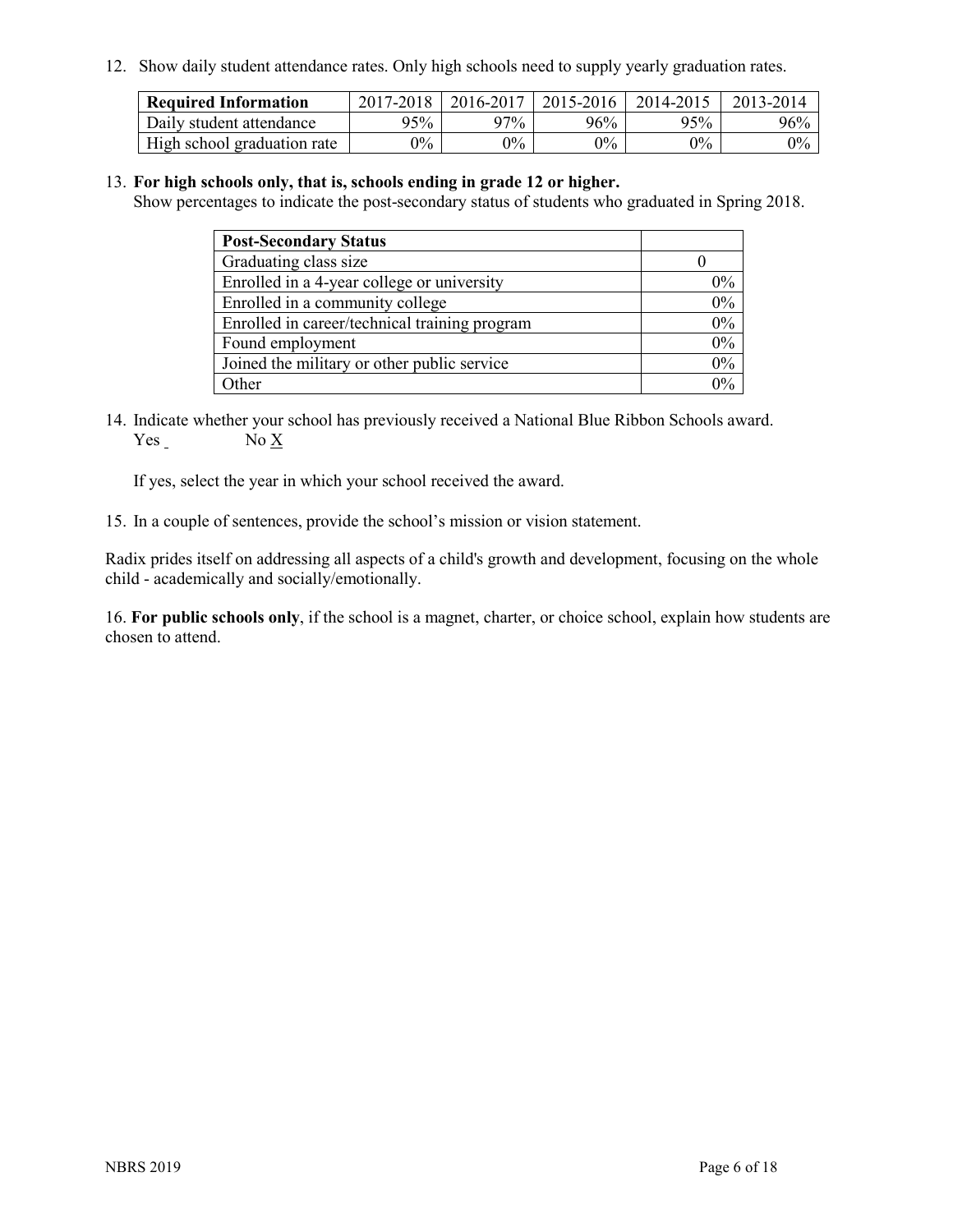# **PART III – SUMMARY**

The Radix school community resonates with passion, commitment and dedication by all stakeholders. The community is a mix of cohesive and split families; with 25% of them being economically disadvantaged. The parents and guardians also represent a balance of blue and white collar employees. Several students reside with family members other than parents; and we have a handful of homeless families. Radix truly represents the spectrum of diversity that enriches our school community. The community is predominantly white (71%); 12% are Black; 3% Asian; 5% Hispanic; 9% are more than one race. Four percent of our students/families require ELL services, supporting 10 different languages.

The student population consists of preschoolers through 4th graders. We have a robust Preschool Disabilities program, with seven classes of three and four year olds. We also have two integrated preschool classes, with both typically developing four/five year olds and students with an IEP. Our preschool population enriches our school community.

Although we emphasize student achievement at all levels, we balance that with concern for the social and emotional well-being of the students who are a bit diverse, not only in race, socio-economic status, culture and ability. Other than the preschool disabled students, all students are taught in an inclusive environment. Support is provided in classes, as needed, for classified students, general education struggling learners, ELL students and gifted students. Holding all students accountable for their academic progress and having high expectations is a philosophy embraced by all staff, so providing students the tools for success is critical.

Radix has, for years, ascribed to the "Bucket filling" philosophy. The school counselor regularly teaches lessons on character development, empathy, tolerance and making good choices. These lessons are thoughtprovoking and very engaging, often accompanied by a character in costume to make learning come alive. Students are recognized in various ways for "just doing the right things." Contributing to the positive school culture, we have a well-established student recognition program designed to motivate students and to promote good decision-making: Student of the Month Program recognizes students in 3rd and 4th grade for achievement, attitude, effort, and respect- all domains hold equal weight. In addition, we acknowledge Student Council Members of the Month and Safeties of the Month, for their commitment and reliability. The assistant principal hosts monthly "Lunchtime Stars" for students in grades 1-4 who are nominated by their teachers for making good choices, being a "good" friend, showing kindness toward others, and putting forth good effort. The students have lunch with the assistant principal and principal in the office of the principal and receive small tokens of appreciation. "Gotcha" tickets are also awarded for students and adults caught doing something above and beyond-random acts of kindness. Each month, a "Gotcha" ticket recipient name is drawn and the class of that student/teacher is granted a reward, such as extra recess, or a movie.

In addition to emphasizing "bucket-filling" the teachers promote a growth mindset. Several classrooms boast bulletin boards reminding students that failing simply means another opportunity to learn; mistakes are "okay" and part of the learning process. It is not uncommon for students to talk about having a growth mindset and their own willingness to persevere in order to "get it." The positive attitude of students is modeled by the adults in the building- ALWAYS!

As a school community, we promote a multitude of opportunities to ensure that students feel connected to the school; namely, some of our traditions include daily and annual activities. On a daily basis, students are greeted by our very energetic and positive school counselor over the PA who makes fun announcements each morning including: music, birthdays, special events, and our school menu. He and student volunteers lead the school in the Pledge of Allegiance; then all students together recite the Radix Pledge reminding them of their goal to work hard each day. Students are reminded of our "bucket filling" philosophy. Throughout the course of the school year, we host: "Week of Respect;" Dr. Seuss Week (Read Across America) with daily themes; Digital Citizenship Lessons; Spring Fair; Field Day; Walk-a-thon; 4th Grade Farewell Awards Ceremony; Winter and Spring concerts; Fire Safety assembly; Reading Restaurant (school-wide reading event); just to name a few.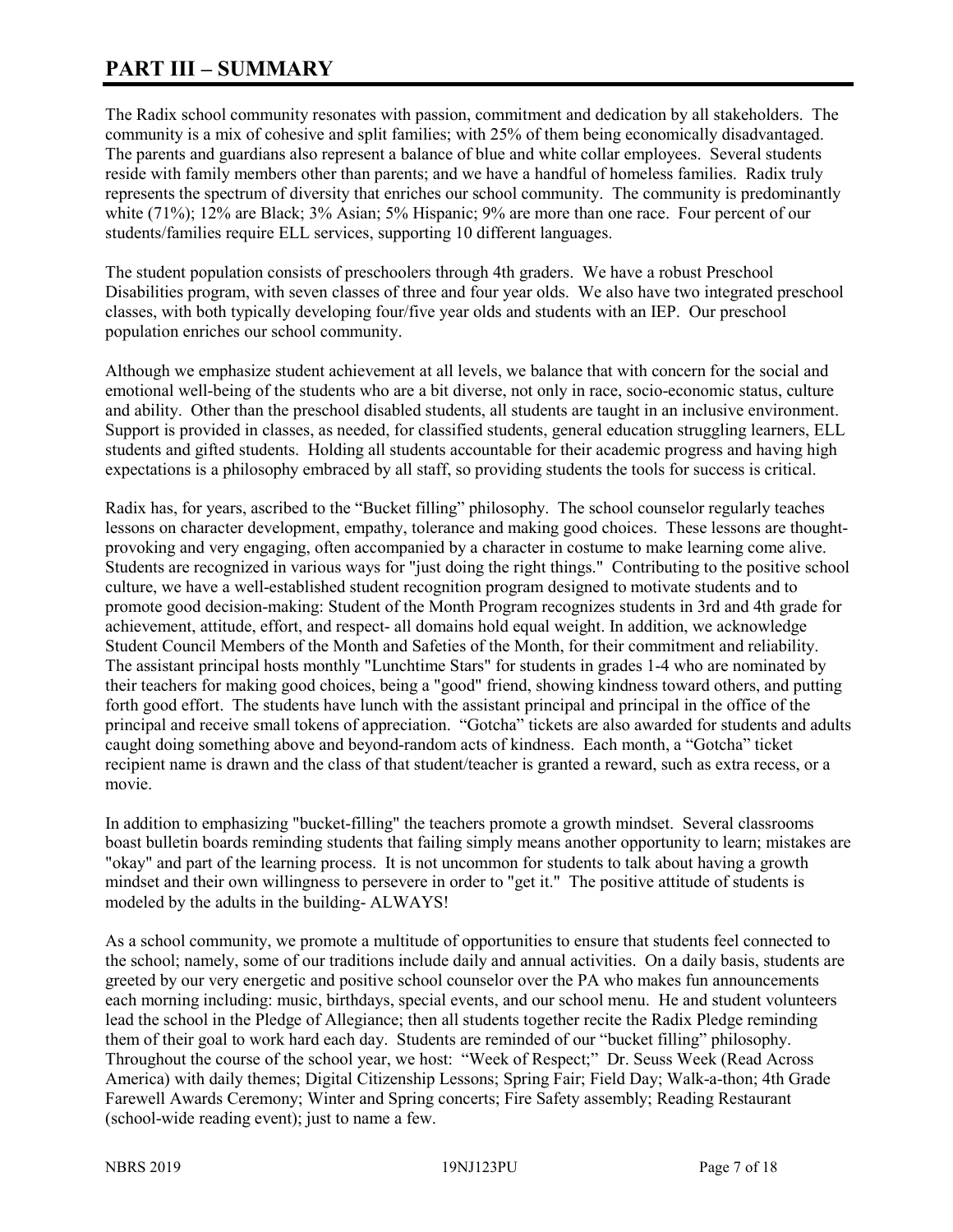Nearly 25% of our student population is economically disadvantaged. The school community has always embraced all families who need assistance. Each year funds are raised to sponsor families for the holidays, offering meals and gifts to ensure that no child goes without. In addition, we work with community partners like the local Toyota dealership and AOK (An Opportunity Knocking) a local non-profit organization, to sponsor additional families.

Finally, a walk through the halls of Radix is quite telling…there is much pride displayed in student work, special projects, and positive messages throughout. Students and staff show great school spirit and pride.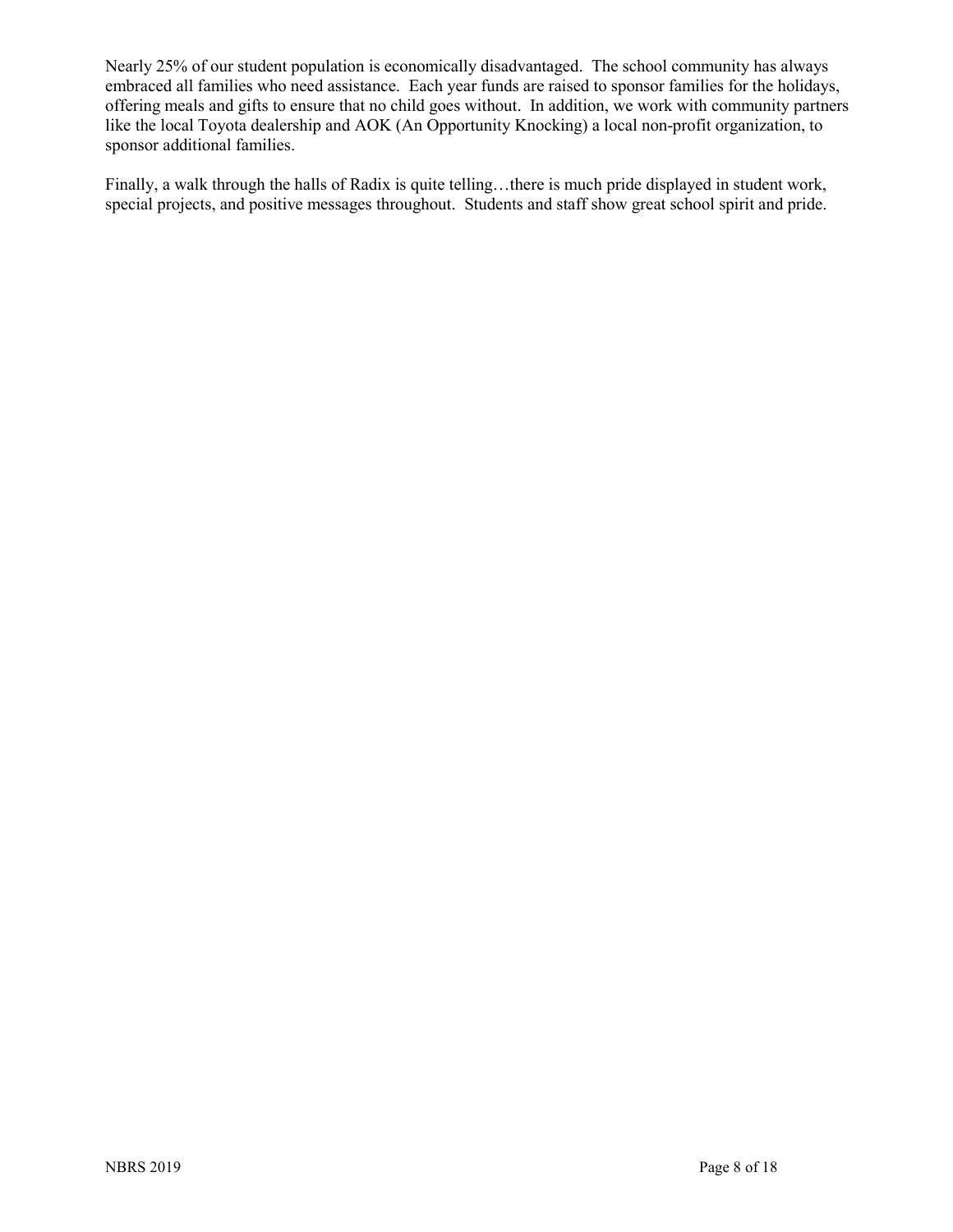# **1. Core Curriculum:**

# **1a. Reading/English language arts:**

The curriculum reflects the New Jersey Student Learning Standards (NJSLS). We spiral learning that begins in Pre-K and Kindergarten with a focus on phonics development and early literacy. The emphasis on reading, literacy and writing is carried out in 90-120 minute blocks of instruction for first through fourth grade.

The teachers work tirelessly planning and delivering masterful lessons geared toward the mastery of ELA standards and student needs. As a rule, they differentiate to best ensure that individual learning goals are met. ELA is taught in a student-directed fashion, with more small groups and centers than whole group instruction. Beginning in our pre-school classes, students are exposed to Fundations, a phonics program that is taught through 2nd grade. This research-based program, promotes early literacy and is taught with fidelity, providing additional support (double-dosing) during a daily period of reading instruction, provided in small groups based on student needs/levels, known as WIN (What I Need). In addition, our reading series, Wonders, offers materials that allow the teachers to address multiple learning styles and levels within the classroom, since there is access to leveled readers, assessments, and activities. For our most struggling readers, we offer Wilson reading instruction. Classroom instruction is supported by Basic Skills instructors or Special-Education co-teachers for students identified as struggling learners (or with an IEP). We believe in inclusive education for all.

Multiple measures are used to determine student levels and their needs, whether remediation or enrichment, assessment data helps make the decisions. In the primary grades, we monitor students through our RTI program using FAstbridge, a universal screener and progress monitoring. Those results identify students for tiered intervention groups. Running Records are administered to determine student levels and to help group students accordingly. Teachers also give Fundations and Wonders unit assessments, as well as review student progress with on-line resources (Exact Path, Learning Ally). Once groups are formed early in the year, WIN begins to reinforce the specific skills each group needs to focus on in order to build their foundational reading skills. The groups are fluid throughout the year, and as students begin to master ELA skills/standards, they are regrouped.

#### **1b. Mathematics:**

We have a well-developed scope and sequence for each grade level following the NJSLS. All grades emphasize mathematical practices. In the primary grades, there is a focus on basic numeracy and developing number sense. As students progress, they learn place value, operations, problem-solving, geometry, algebraic equations, and are expected to use their understanding to think critically.

Six years ago the district adopted My Math, after vetting several mathematic programs. The adoption committee, comprised of teachers from various grade levels, decided that My Math best met district elementary needs since it addresses grade level standards building upon a progression of learning. It has a fairly traditional, sequential lesson structure (hands on, try it, talk about it, practice it, and apply it) which was readily accepted by teachers. It includes guided practice and independent practice before going to problem solving and test practice. Because of all the resources, teachers use a centers-approach, with groups practicing math in a multitude of ways: using manipulatives, computer programs, problem-solving, etc. My Math also aligns to mathematical practice standards that can be found in every chapte, and promotes extension activities for more advanced practice.

My Math has an online component: ConnectEd. Teachers can access extra resources online, such as videos, manipulatives to display on SmartBoards, differentiated practice worksheets, etc. The My Math program includes enrichment and reteach pages. Students can access the text online through ConnectEd platform. We use ST Math (Spatial Temporal) and ALEKS as technology-based supplemental resources.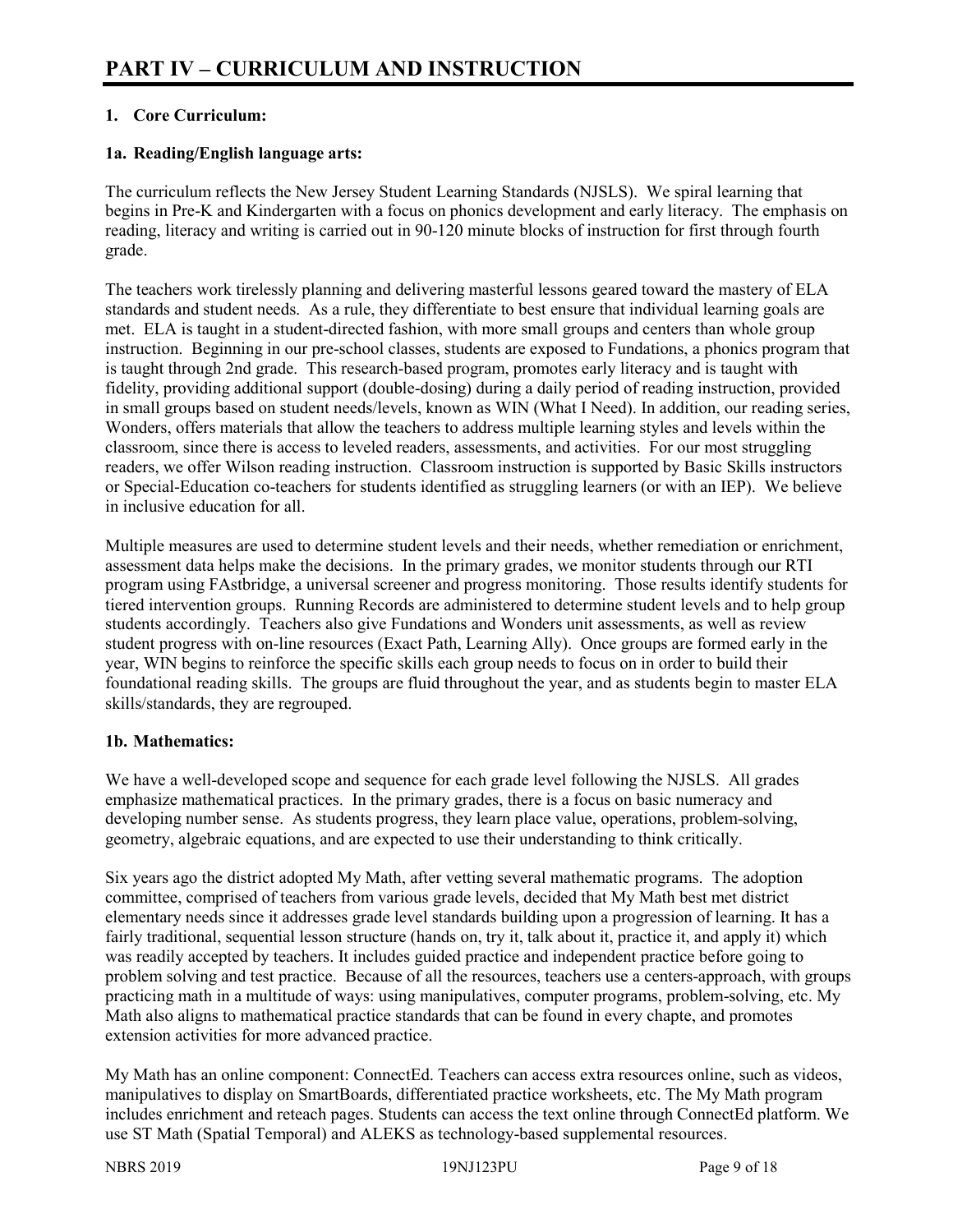Assessments used to support My Math include the Fastbridge, Universal Screener (used to tier students and get them the support they need both in and out of the classroom) for grades K-1. We also use LinkIt Forms B and C to see how our students are progressing towards meeting grade level standards. LinkIt also is an indicator for how our students will do on the state assessment, thus it guides instruction. Lastly, we use the LinkIt benchmarks as a measure for identifying students for Basic Skills Intervention.

PARCC results for grades 3 and 4 historically have been used to determine weaknesses and gaps in curriculum/instruction so they can be adjusted; it also helps indicate areas of strength for our school. We also use local common assessments/program unit tests to determine how our students are progressing towards mastery of grade level standards.

## **1c. Science:**

When the Next Generation Science Standards were adopted, the district selected a new science program, NCI- a hands-on, inquiry-based science program. NCI supported the district goals of having students more richly connect to the world, since it is an interactive program with various on-line resources. It has successfully helped students meet the goals of the (newer) NJSLS- providing students multiple opportunities to conduct scientific investigations and to learn how the engineering design process works through various STEM activities.

The K-4 curriculum covers similar themes (energy, matter, living things, weather) annually, with the concepts increasing in complexity. In Kindergarten, students learn about weather, push vs. pull, and basic needs of living things. First graders study light and sound, plants and animals, and the sun. These followed in 2nd through 4th grades with more depth: forces in motion, life cycles, plant and animal structures and adaptions, changes of the Earth. The scope and sequence of our curriculum supports a deeper understanding of the major science themes, inclusive of STEAM concepts.

Science lessons are introduced with videos and thought-provoking questions. Following the whole-group introduction, students work in small groups to discover key understandings. Students use their Chromebooks to conduct research, watch videos, and conduct virtual experiments. Many assessments are based on conclusions relayed in student work, and project-based outcomes as they relate to the NJSLS. Rubrics are used to evaluate student learning and to help make instructional decisions. There are also formal assessments provided with TCI.

# **1d. Social studies/history/civic learning and engagement**

All grade levels cover the same four themes: 1) civics, government and human rights; 2) geography, people and environment; 3) history, culture and perspectives; and 4) economics, innovation and technology. As with all content areas, the depth of study, rigor and expectations increase from first to fourth grades.

The Social Studies standards are often addressed in a cross-content manner. Teaching Social Studies during the course of ELA instruction is becoming increasingly important. We've identified stories in our reading anthologies, Wonders, that incorporate content aligned with the Social Studies standards; with ELA skills being practiced.

Unfortunately, we lack Social Studies resources. The teachers, however, reference the standards and create lessons that allow for extension of what they may read during reading time. Students at all grades conduct research, create projects, and work with peers in a centers' approach to learn the social studies content. For example, our first graders read a story called "The Lemonade Stand." Extension activities are related to grade-level appropriate content about economics. Other stories focus on community helpers; those Social Studies extension activities revolve around student understanding of their community. Similar lessons exist at each grade level. The 4th grade curriculum also includes New Jersey history, which is an important unit that teachers make come alive with both virtual trips around the state, and a trip to our local historical sites.

NBRS 2019 Page 10 of 18 We have created a 4th grade Social Studies common assessment which students take using LinkIt. This helps us determine what standards students are mastering, and what standards need to be better addressed,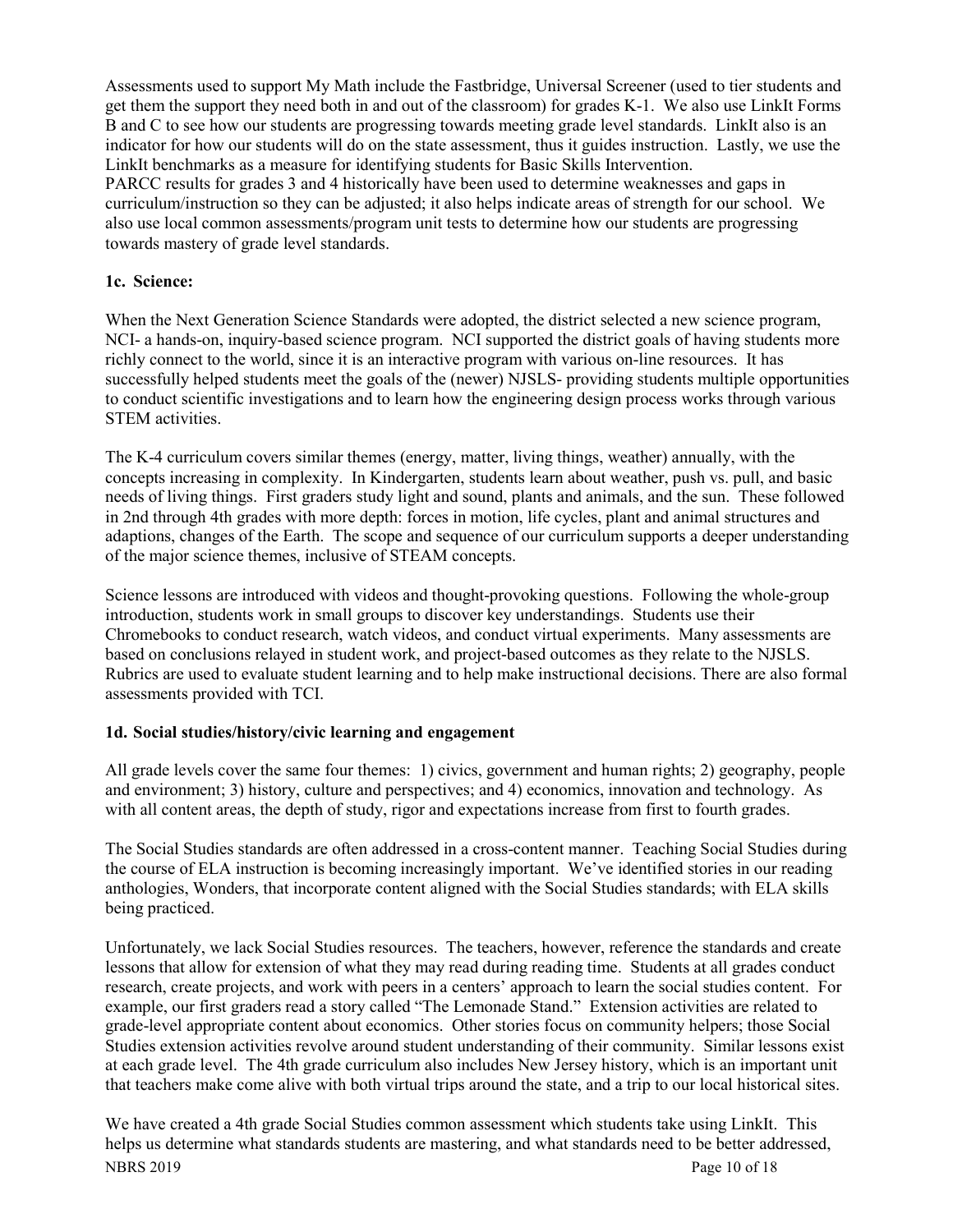instructionally. We are currently in the midst of creating common assessments for grades 2 and 3, so we can continue to evaluate the effectiveness of our Social Studies instruction.

# **1e. For secondary schools:**

## **1f. For schools that offer preschool for three- and four-year old students:**

The preschool standards provide the framework for our young learners, both classified and general education. Students are exposed to developmentally appropriate programs aligned with the kindergarten curriculum. ST Math and Fundations (K-2 programs) are used to promote early literacy (ie: letter-sound recognition) and math sense. The preschool teachers plan lessons that promote peer interaction, sharing, socializing, and appropriate play all within a supportive and positive learning environment. Learning centers offer a variety of opportunities to interact with content.

Strong routines and structures are in place to support the learners. Teachers and support staff (paraprofessionals, speech therapist, OT, PT) in the Preschool classrooms reinforce and teach languageusage, development and articulation. Students have access to technology, including ipads and an interactive table. Lessons are enhanced by the teachers' use of technology, as used for leading songs, dances, and modeling skills.

An indicator of success, is the number of students being declassified prior to them attending kindergarten. The Child Study Team (CST) monitors those students who maintain their classification, with the goal of mainstreaming, if possible. CST, parents and teachers collaborate to discuss the success of students and the program. Teachers assess with a deep understanding of their students' special needs, learning style and developmental levels. They are able to indicate progress made regarding specific IEP goals, throughout the year, and make decisions about program placement. We document areas of strength and weakness for each. As a matter of course, our general education preschoolers are assessed once they enter kindergarten. The data, in most cases, shows that the preschoolers are well-prepared for kindergarten and are not later identified for RTI or basic skills support.

#### **2. Other Curriculum Areas:**

The special area disciplines at Radix help prepare students for the next chapter of their educational journey, while initiating a life-long love and appreciation for the visual and performing arts as well as health, wellness, and literacy (library).

#### Library/Media Center

Our school library is more than just a collection of excellent books. It's a media center with print and electronic materials that support student learning, promote literacy and build a culture of readers. The Media Specialist supports the classroom curriculum in grades 1-4 (weekly), reinforcing skills taught in class. Students have the opportunity to check out books to extend their learning, to investigate an interest, or simply to read for enjoyment. In addition, teachers check out books to support their lessons in all content areas. During Media Center lessons, students are taught grade-level literacy skills, how to evaluate various resources (text and on-line), and they learn to be "responsible consumers of information."

#### Physical Education and Health

The goal of our Health and Physical Education program is to promote positive and safe learning experiences, maximizing student participation in all activities, and creating an environment for each child to have the opportunity to be successful and develop a lifetime of wellness. We stress the importance of being physically active, developing healthy relationships and having respect for one another and each other's differences.

Students are exposed to a plethora of skills in grades 1-4 (twice a week) during individual and team sport units. We teach our students not just technical skills of a sport, but give them a brief history so they get a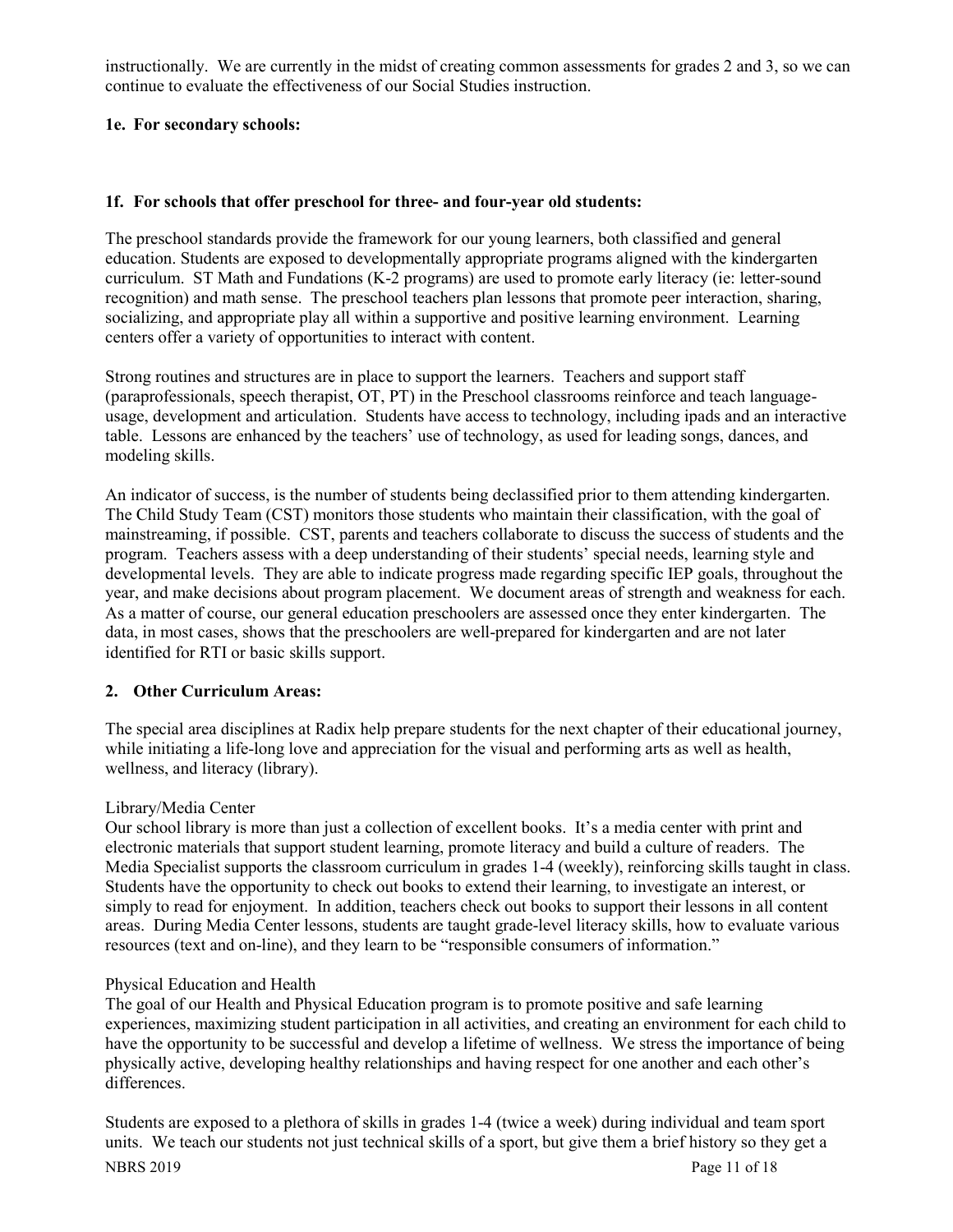deep understanding and appreciation for sports. For example, during the basketball unit we provide wooden peach baskets and explain to students how James Nay Smith saw similar baskets in a field across from the gym where he worked and cut the bottoms out of some and nailed them to wall on each end of the gym-thus the birth of basketball!

We have an extracurricular club for any interested students - the Running Club. In an effort to improve fitness levels of students and to provide a healthy family activity, Running Club meets twice a week each spring, after school. Students and family members learn: proper warm up/cool down techniques, proper breathing and pacing, stretching and agility, endurance and interval training, etc. We hope to instill a love for running. The culminating activity for the year is two mile Fun Run.

We also plan a school-wide Field Day annually that allows students to have fun, demonstrate their skills and compete against classmates.

#### Music

During music (grades 1-4, weekly) students learn a variety of skills including proper singing techniques, rhythm and notation reading, music terminology, improvisation, and composition, and are exposed to numerous genres of music and instruments. Music class also incorporates movement and dance, improving motor skills and coordination.

Fourth graders have the opportunity to join chorus, where they learn fun vocal warm-ups, tongue twisters, and perform engaging and challenging repertoire in a winter and spring concert. Performing (both individually and in ensemble settings) helps the students improve independence and gain confidence and experience as they continue their study of music and the arts.

Through their involvement and dedication in music and chorus at Radix elementary, students learn leadership skills, responsibility, perseverance, and accountability.

# Art

The Art Classes (grades 1-4, weekly) teach essential skills and concepts to build a strong foundational understanding of art. These techniques include drawing, painting, sculpture and printmaking. Students also develop an appreciation for Art History and experience Art from around the world. Through research, production and critique, students learn to analyze, interpret, and discuss a variety of art styles and famous artists throughout history. Students get to show pride in their work, as they see it displayed throughout the school.

# Technology

Technology is also an integral part of our curriculum. With a 1:1 computer assignment, we strive for a balance of instructional strategies that include the computers. We have adopted many computer-based applications and programs that promote student (standards) mastery and higher order thinking. Teachers use programs like ST Math (Spacial Temporal Math) to have students practice their mathematical reasoning skills. Similarly, we use Extra Math, Exact Path for ELA, and TCI for interactive science. Our students get creative using WIXIE, as well as a variety of other apps. The computers provide opportunities for research and extension activities that broaden the scope of our students' academic experience. We have a "Day of Coding" annually to introduce students to the world of computer programming.

#### **3. Special Populations:**

NBRS 2019 Page 12 of 18 For students performing below grade-level, we use Basic Skills Instructors (BSI) to either push into a class to support students during academic lessons, or the BSI pull students from more than one class and work with them in a small group on specific skills that have been identified as an area in need of improvement. Students with an IEP (grades 1-4) are all instructed in co-teach general education classrooms, each with a general education teacher and a special education teacher. This method of instruction allows for flexible grouping to meet the needs of the students. For both groups of underperforming students we use multiple measures to determine the groups and content to be reinforced: running records are used to indicate students' instructional levels of reading comprehension; Fundations unit assessments help to gauge specific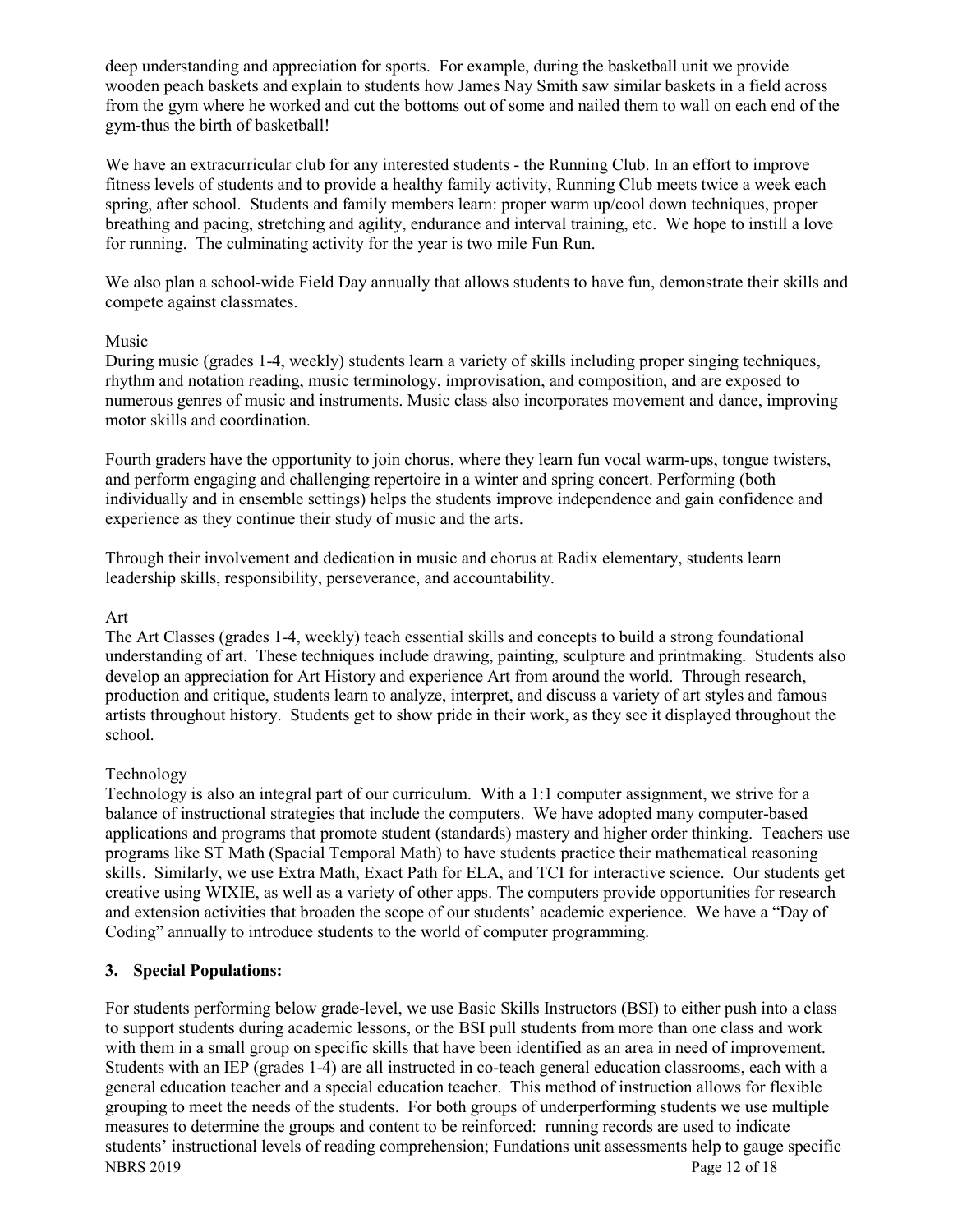phonics deficits to be reinforced; and Exact Path, a computerized adaptive assessment informs teachers of the skills needing remediation. Linkit benchmarks inform decisions regarding mathematics, along with ST Math and Extra Math, a computerized math practice program.

A great example of how the achievement gap was reduced with our special needs population can be seen when comparing the recent ELA PARCC data. In 2016-2017 the grade 3 students with disabilities only met/exceeded expectations at 16% rate. So during the 2017-2018 school year, 4th grade teachers increased the expectations for the same group of students and as a result, they (SE students) met/exceeded expectations at 48%, which was significantly closer to the non-disabled students (86%), than in the previous year.

There are English Language Learners in each grade K-4. They are in general education classes with teachers who are SIOP (Sheltered Instruction Observation Protocol) trained and are equipped to meet the needs of the students. In addition, there is a dedicated ELL teacher on staff who works with all designated students daily in small groups. The ELL teacher collaborates with the assigned (SIOP) classroom teachers to determine the areas of instructional need, in addition to following an ELL framework (vocabulary, expressions, etc.) to help students assimilate into our culture.

Another special group of students are our TAG (Talented and Gifted) students. They require a different type of intervention- enrichment, with the opportunity to extend their thinking and creativity. Students are not formally identified for TAG until the winter of 2nd grade, then each year subsequent to that. For students in K-2, the TAG teacher provides resources for the classrooms for students who need enrichment activities. The students formally identified are pulled out twice a week for lessons with the TAG teacher. The lessons are project and exploratory based, with a rich connection to engineering and problem solving. In addition, ANY student in grades 3-4 is encouraged to participate in our annual "Invention Convention" to showcase their creativity and propensity for problem-solving.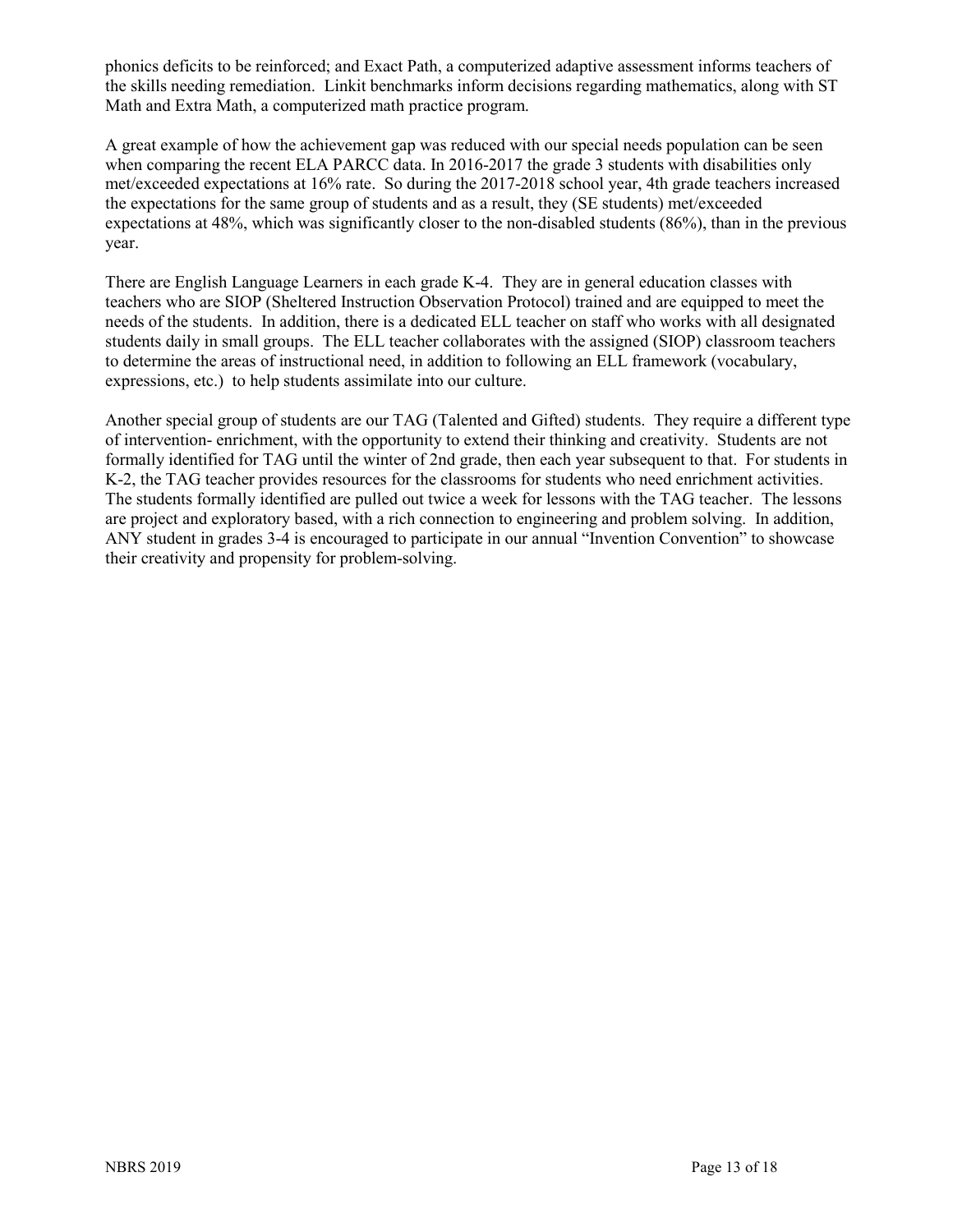# **1. School Climate/Culture:**

Upon entry to the school, one is immediately able to discern a positive attitude that resonates throughout the school. As students arrive to school daily, they are warmly greeted by staff, some outside and others in the halls. Seeing kids getting hugs by teachers as they make their way to their classes each morning, is a common occurrence at Radix. The school community is one where all students are shown acceptance and value, often in overt ways, but always in classrooms with high expectations and encouragement to do one's best. As we begin each day with positive and upbeat morning announcements, students are motivated and encouraged to do their best, academically and socially/behaviorally. There are inspirational posters around the school, and reminders of our "bucket filling" philsophy.

Within the context of the classroom, student success and academic progress is an expectation. To that end, we provide support for struggling learners, differentiate instruction, and promote a growth mindset. We have Basic Skills instructors that push into classrooms to assist during key instructional times to work with struggling learners. We have an ELL teacher who pushes in and pulls out our students for whom English is a second language. We ascribe to a co-teach model for our classified students so that all classified students in K-4 are in the mainstream with both a general education teacher and a special education teacher all day, so that they have support and necessary modifications and accommodations for all academic subjects. There is a commitment to meeting students where they are (academically and emotionally), to ensure student achievement. To further achieve that goal, each morning, all students in grades 1-4 engage in a 45 minute "WIN" period of explicit and leveled reading instruction to promote reading mastery, and build necessary foundational skills based on individual student needs. All building staff (even special area teachers) participate as WIN instructors, so that the student groups are small and the students have the opportunity to shine within a group of same-ability peers.

Staff efficacy and morale are important, and a priority of the principal. She meets regularly with staff in grade-level lunch meetings. The informal setting promotes camaraderie, and promotes the opportunity to discuss school issues (curricular, assessment, program, students, etc.) that impact each particular grade level. The teachers are given a voice in decisions. The principal's perpetual "open door" allows for staff to just pop in to discuss whatever is on their mind, whether it is student related, or personal. Additionally, the staff is encouraged to have fun while at work. We have casual theme days most Fridays, celebrate special holidays and events together in the faculty room, dress the part for Dr. Seuss week and Halloween, and offer door-decorating contests.

The principal often shares successes and happy news in her weekly "Declarations", acknowledging staff for their contributions to the school community (i.e., organizing the door decorating contest or pie palooza for the entire staff). She often shares good practices and experiences of highly effective teachers with other more novice teachers, and encourages collaboration. Monthly faculty meetings provide the forum for acknowledging staff, also. Monthly we acknowledge those staff members (teachers and paraprofessionals) who have perfect attendance. They get a free jeans day and one lucky winner gets a Wawa gift card.

# **2. Engaging Families and Community:**

Families/Parents are an integral part of our school community. They are encouraged to be active participants in their child's education, and thus are very involved. There is an active PTA that brings the community together on several occasions: Ice Cream Social, Tricky Tray event, Spring Fair, Candy Bar Bingo, student dances, large Halloween event, and a spring dance-a-thon called "Move and Groove." They promote literacy by hosting a book fair and free book give-aways twice a year. They sponsor various fundraisers to be able to provide the students assemblies, and assistance with school projects. In addition, we have a pool of parent volunteers who provide valuable support in classrooms and during school events. The PTA has many FaceBook followers, who count on them to share upcoming information regarding events and activities.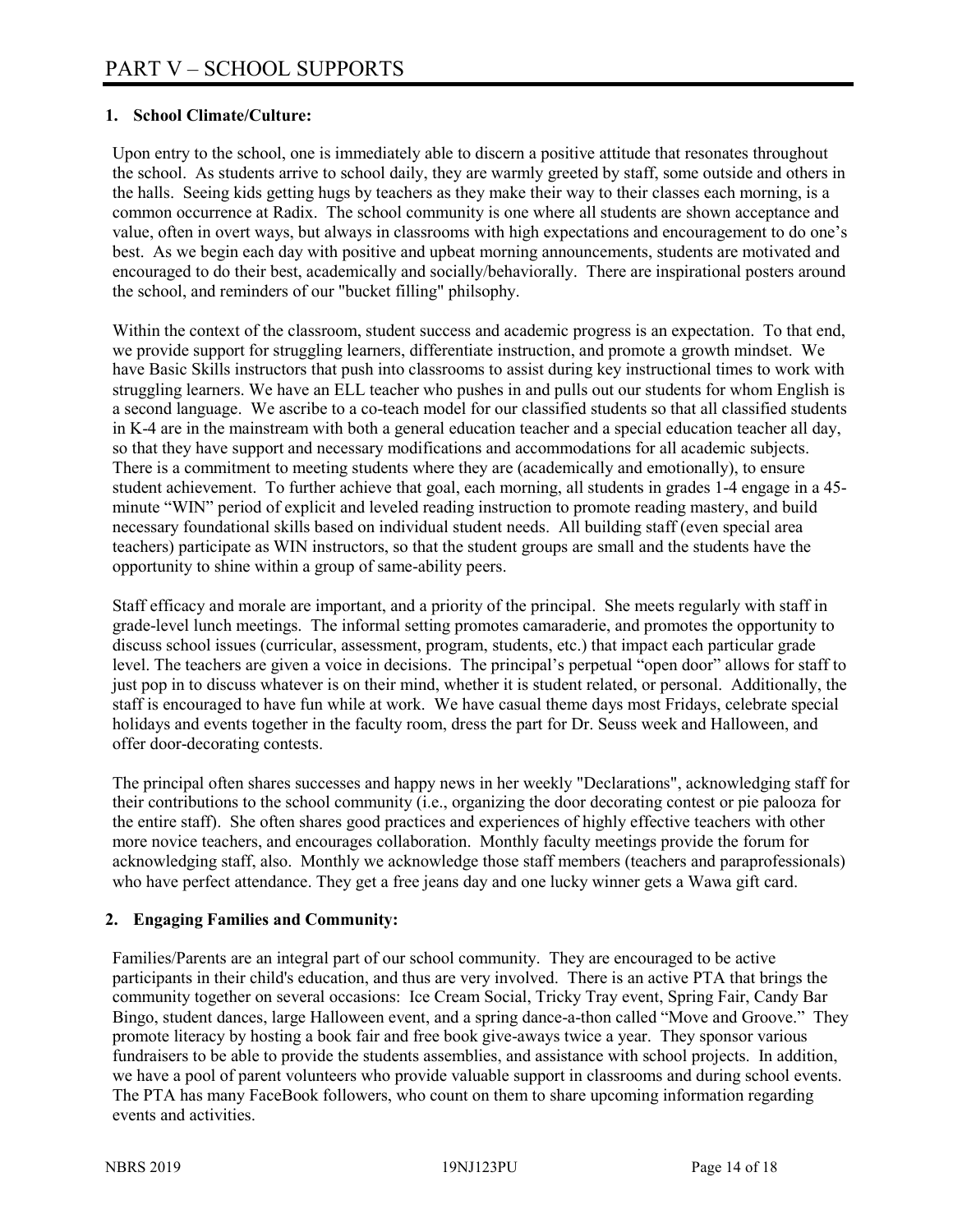The principal hosts PACE (Parents Caring about Education) meetings 4-5 times a year, on Saturday mornings, where parents are invited to discuss school issues regarding the school community in an informal setting. The principal provides the donuts, parents bring their own coffee and there are discussions regarding academic programming, grading, school security, ways to support the "whole child" and to teach tolerance. As a result of the PACE meetings, a new family club was established last year, The Radix Caring Kids Club. The focus of the club is to provide students an opportunity to "give back" to their community. Several events, including students and their families, have been held after school. We've participated in a beach clean up and school beautification project that transformed the front and back of the school. We had over 30 families participate, along with two local landscaping companies, in order to succeed. Plans to extend outreach are in place, and have yielded opportunities for students to make snack packs for chemo patients and to play Bingo with the elderly at an assisted living facility.

Involving families as key stakeholders is a priority. The principal publishes a monthly newsletter for parents, keeping them abreast of important information, school highlights, critical dates, etc. The principal uses the Remind App to communicate with parents, making relevant announcements periodically. Families are invited to school for holiday concerts, class parties, and for the 4th Grade Farewell ceremony. In addition, the principal makes positive phone calls home to acknowledge students who have stood out, usually for showing improvement, or doing something remarkable. These calls go a long way to build trust and relationships. Twice a year parent-teacher conferences afford an opportunity for parents/guardians to discuss their child's school progress. These face to face meetings are necessary for building partnerships between school and home.

It is significant to note that in October, 2017, an elementary school closed in our district due to mold. The Radix principal worked closely with the displaced principal to relocate their kindergarten through third grade at Radix. Because of the Radix principal's strong leadership, the other school's teachers, students and families were immediately embraced by the Radix community. Although classes had to be doubled-up; special areas had to be taught in the classrooms, and every inch of the building was used for instruction-the tone in the building remained positive. The Radix principal consistently welcomed all members of the other school's community, while at the same time making a concerted effort to help the Radix staff continue to focus on student achievement. There were more grade-level lunch meetings to discuss new challenges (the crowded building that didn't allow for small group pull-out remedial instruction). The goal of the Radix principal was to support the entire school community to ensure that we did not get derailed by the uncomfortable situation and the public hysteria that surrounded the other school being closed due to mold. The other school's students were also embraced by the Radix PTA, so students and parents were included in all activities sponsored by Radix. The other school's parents were invited to participate with the Radix principal at the PACE meetings, as well as PTA meetings. The other school's second and third grade are still housed at Radix.

#### **3. Professional Development:**

There has been a commitment to provide teachers PD directly related to what they need as related to district goals: 1) to build capacity in aligning instruction and assessment with NJSLS; 2) to enhance understanding of the Marzano evaluation instrument in relation to Achieve NJ, to improve instruction; and 3) to build capacity to collect and use data to adjust instruction and assessment and to monitor programs for effectiveness. The PD has been designed in a hybrid fashion, bringing in experts to share insights and strategies, and to use our own staff to share expertise with colleagues. The experts have included A.J. Juliani and Robert Marzano who spoke about student engagement, one of the key elements of our evaluation model. We also regularly bring in consultants from the instructional programs (ST Math, Edmentum, Wonders) we use to meet with teachers during their prep to get clarification on program use and how best to impact learning in a positive way. This type of personal and meaningful PD has been beneficial for the delivery of instruction.

NBRS 2019 Page 15 of 18 In addition, we recognize that among the staff, we have resident experts in a myriad of instructional practices, and capitalize on those. Two PD days are designed so that the teachers attend their selected workshops led by colleagues, regarding topics related to the use of technology, curriculum, and program practices. At the building level, teachers are provided time for articulation meetings with grade level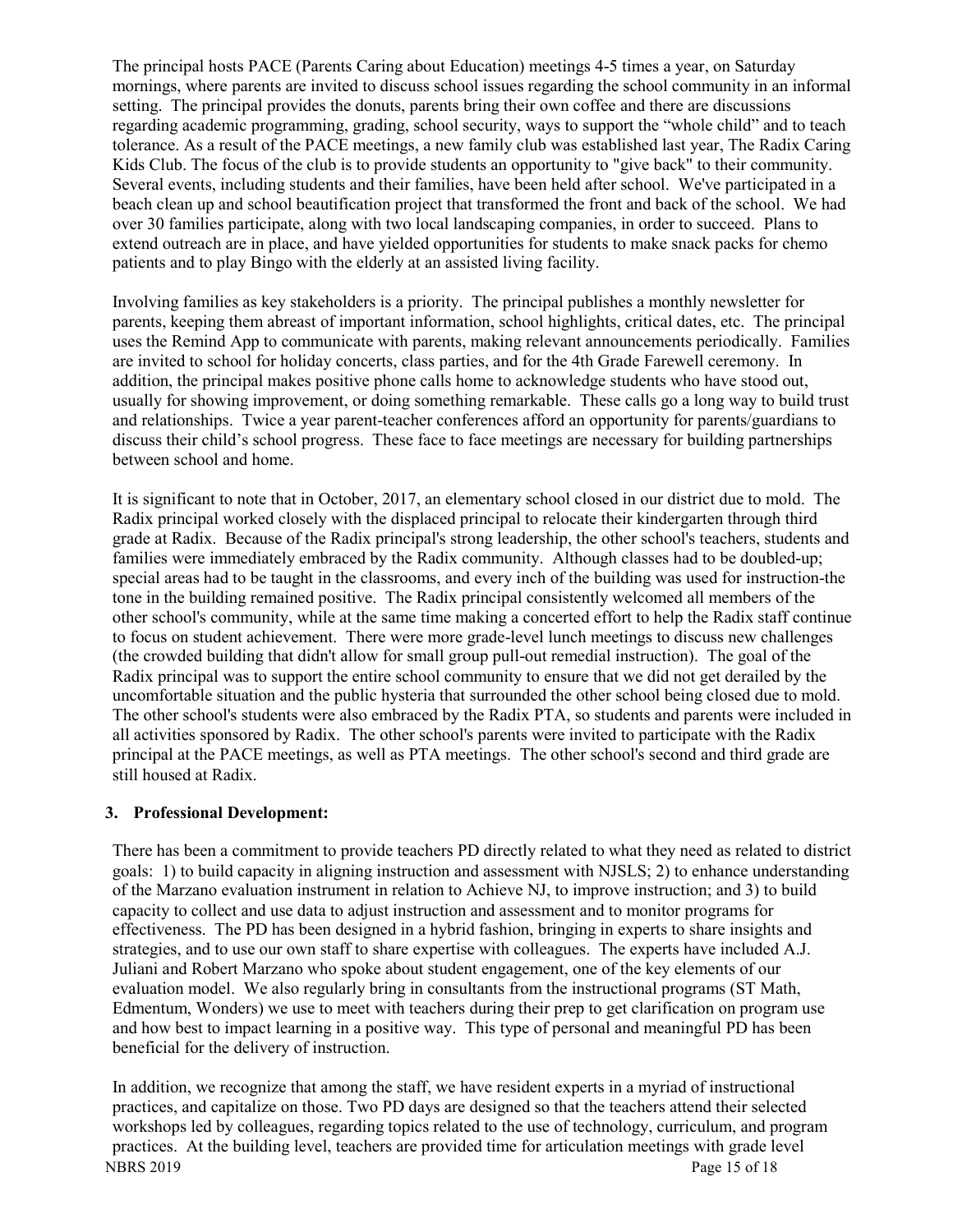colleagues and those of the grade level above or below to ensure an alignment of instruction, standards, and assessments. At the end of the school year, teachers are given the task of grouping students for the next year, based on class performance and assessments- this is a powerful activity for teachers. Helping teachers understand assessment results is a key component of PD.

The approach to PD has been one with the goal of engaging the staff and empowering them to enhance their pedagogy. Another practice we use is to invite staff members to be part of curriculum writing and decision-making. They serve on committees to select academic programs; they spend time in the summer amending curricula to align with standards. Having teachers serve on these committees, allows for consistency throughout the district, and provides building-level leaders that can support colleagues as curriculum is implemented. The building principal believes and supports the development of teacher leaders; often referring staff to collaborate with colleagues.

# **4. School Leadership:**

It is apparent that the building principal is an effective and strong communicator, who is very passionate about the entire school community. The principal writes a weekly memo ("Declarations") to the entire staff highlighting the forthcoming week's events, as well as sharing research articles or instructional advice that may be relevant on a particular week. She demonstrates a willingness to tackle any topic or concern when it is in the best interest of students and/or staff. She is a strong advocate for those for whom she is responsible. She is quick to compliment, always shows care and concern, gives everyone respect, and can be counted on to be fair and consistent. These qualities go a long way when dealing with staff, students and/or parents. Formal observations are not dreaded (like in many schools); they are considered opportunities to discuss teaching and learning in a meaningful way. Many robust conversations occur in the context of post-observation conferences. Because the tone is positive, when critical feedback needs to be discussed, it is well-received and accepted as a way to grow as a professional.

Clearly, the principal believes in distributive leadership, as she often turns to teachers for advice, feedback and help with critical decisions.

Teacher-leaders have emerged amongst the staff and are encouraged to take an active leadership role. Of the Basic Skills staff, there is an ELA lead who manages the budget, materials, and supports staff. She also helps establish the BSI schedule, RTI tiers, and end-of-year assessments. She has been encouraged and supported to participate in Fundations Facilitator Training to be in a position to best support our primary teachers as they instruct students in Fundations. Another Basic Skills teacher takes the lead with mathematics. Both teachers help craft team meetings and help review data for grouping purposes. There are two other teachers who have taken the lead for all State testing. They are trusted to establish an effective and comprehensive testing situation for the grade levels testing. Although the principal is consulted on all aspects of assessments and programs, the teacher-leaders are given the support to carry out the required responsibilities. Having teacher leaders helps keep our focus on student achievement; as they work with colleagues, review data regularly, and report to the principal. This information helps craft meeting agendas, evaluate programs and resources, and make changes to best meet the needs of our students to ensure academic success.

Because teachers are encouraged to take on leadership roles throughout the year, they are very invested in the collective success of the students/school. They have been empowered which makes for a strong sense of community. This leadership takes several forms: some take responsibility to consult with grade-level colleagues to arrange for class trips; while others, take on establishing budgetary needs for their colleagues; yet other teachers work with core-mates to decide on assemblies and/or activities.

One of the teachers provided the following, "A true visionary should inspire others with foresight and imagination. Our principal continues to do just that. Whether we are building a school garden or raising funds for a child in need, she leads by example and encourages us to reach our full potential as educators. She has helped unify our school community and continues to empower us to be the best we can be."

NBRS 2019 Page 16 of 18 The part-time assistant principal also ascribes to the philosophies of the principal, supporting her in every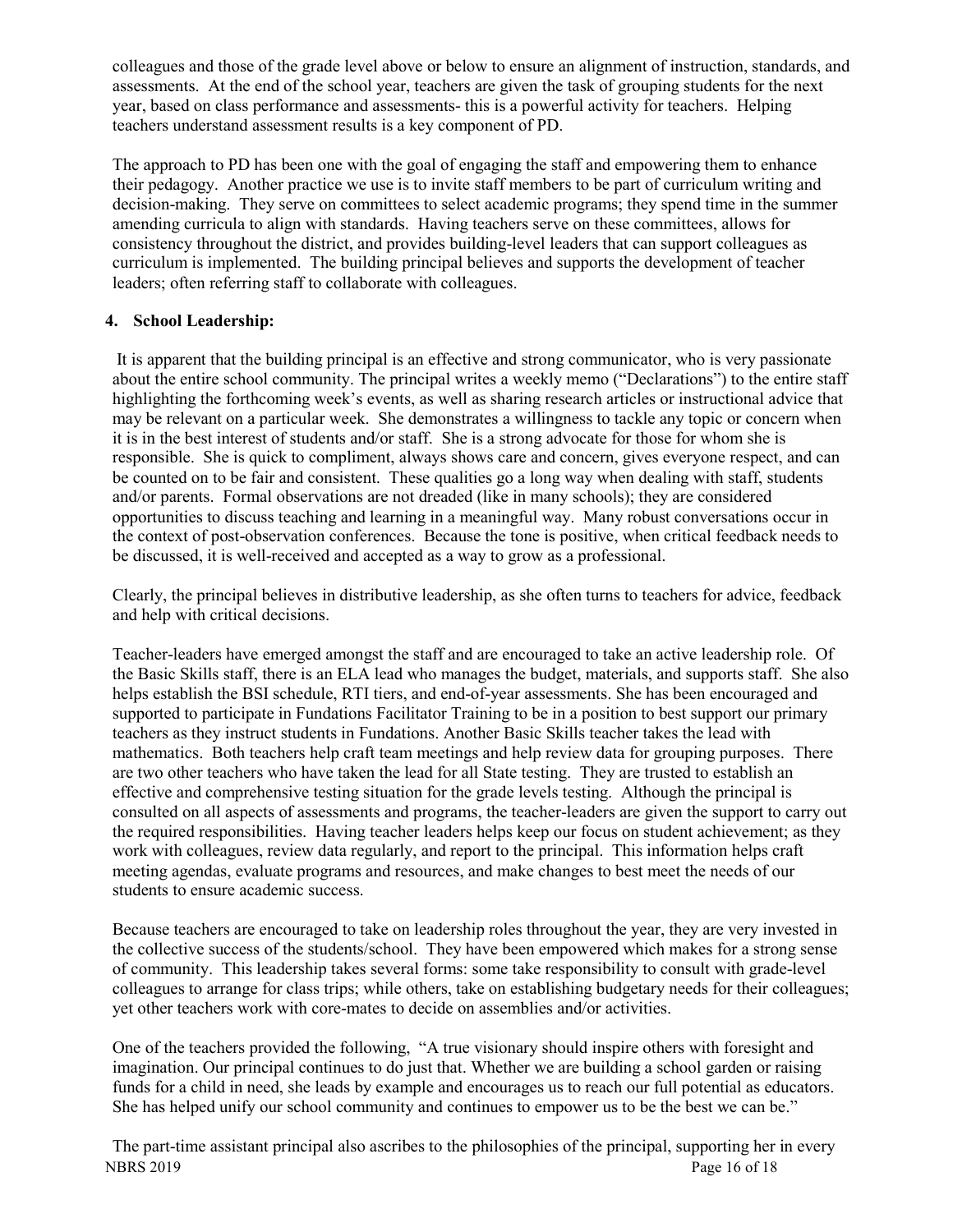aspect of the school. They often conference with staff together, showing a united front. In the context of Robert Marzano's teacher evaluation research, teachers are aware of the need to engage students in learning as it is connected to the learning goals based on the NJSLS (NJ Student Learning Standards). Holding students accountable for their own learning is powerful- and reinforced in the classrooms at Radix. Postobservation meetings with teachers provide many opportunities for deep and rich conversations about teaching and learning, and ways we can best help students master grade level standards. Student achievement is a priority, however, it is couched in the context of helping students be the best all-around students they can be. In addition, at faculty meetings we discuss student achievement, share data and highlight successes at each grade level. Not only is there emphasis on learning, but we also support the social and emotional well-being of each student.

Prior to PARCC testing, the principal hosts an academic pep rally for students. Students are reminded, in a fun, rowdy environment that they matter; they have what it takes to be successful; they only need to try their best; and they can "rock the test." Then each morning of testing, the principal visits each room shouting, "What are you going to do?" and the students reply, "Rock the test!" It is important (to the principal) that students know she believes in them. In addition, the principal gives each child a gift that reminds them to do their best and that she believes in them. The principal takes every opportunity to show she cares AND to focus on achievement.